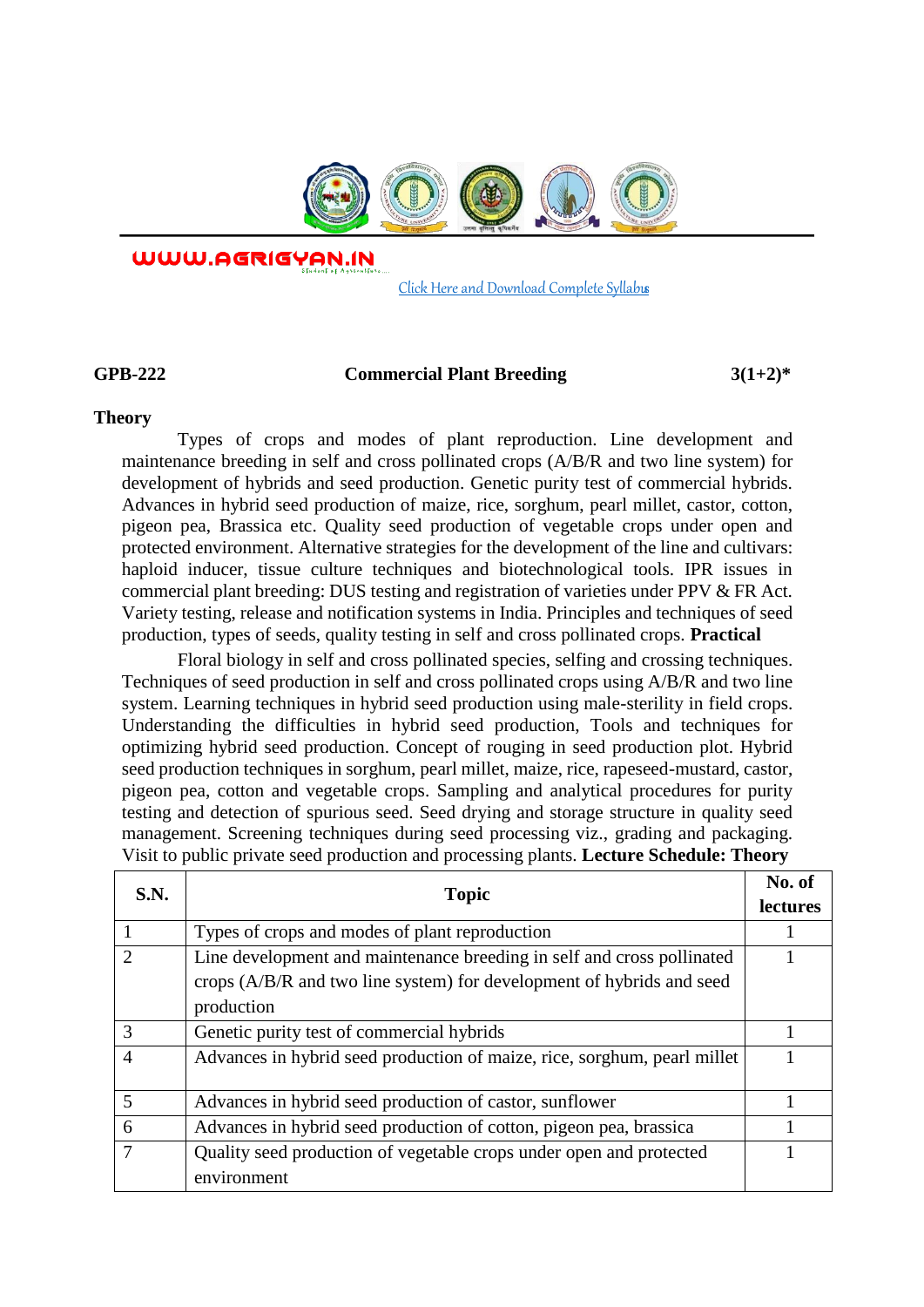| 8  | Alternative strategies for the development of the line and cultivars: |  |
|----|-----------------------------------------------------------------------|--|
|    | haploid inducer                                                       |  |
| 9  | Tissue culture techniques                                             |  |
| 10 | Biotechnological tools                                                |  |
| 11 | IPR issues in commercial plant breeding                               |  |
| 12 | DUS testing and registration of varieties under PPV & FR Act          |  |
| 13 | Variety testing, release and notification systems in India            |  |
| 14 | Principles and techniques of seed production                          |  |
| 15 | Types of seeds                                                        |  |
| 16 | Quality testing in self and cross pollinated crops                    |  |

# **Lecture Schedule: Practical**

| S.N.           | <b>Topic</b>                                                                | No. of         |
|----------------|-----------------------------------------------------------------------------|----------------|
|                |                                                                             | lectures       |
| 1              | Floral biology in self pollinated species                                   | 1              |
| $\overline{2}$ | Floral biology in cross pollinated species                                  | 1              |
| 3              | Selfing and crossing techniques                                             | $\mathbf{1}$   |
| $\overline{4}$ | Selfing and crossing techniques                                             | $\mathbf{1}$   |
| 5              | Techniques of seed production in self and cross pollinated crops using      | $\mathbf{1}$   |
|                | A/B/R and two line system                                                   |                |
| 6              | Learning techniques in hybrid seed production using male-sterility in field | $\mathbf{1}$   |
|                | crops                                                                       |                |
| $\overline{7}$ | Understanding the difficulties in hybrid seed production                    | $\mathbf{1}$   |
| 8              | Tools and techniques for optimizing hybrid seed production                  | $\mathbf{1}$   |
| 9              | Concept of line its multiplication and purification in hybrid seed          | $\mathbf{1}$   |
|                | production                                                                  |                |
| 10             | Role of pollinators in hybrid seed production                               | 1              |
| 11             | Hybrid seed production techniques in sorghum                                | $\mathbf{1}$   |
| 12             | Hybrid seed production techniques in pearl millet                           | $\mathbf{1}$   |
| 13             | Hybrid seed production techniques in maize                                  | $\mathbf{1}$   |
| 14             | Hybrid seed production techniques in rice                                   | 1              |
| 15             | Hybrid seed production techniques in rapeseed-mustard                       | 1              |
| 16             | Hybrid seed production techniques in sunflower                              | $\mathbf{1}$   |
| 17             | Hybrid seed production techniques in castor                                 | $\mathbf{1}$   |
| 18             | Hybrid seed production techniques in pigeon pea                             | $\mathbf{1}$   |
| 19             | Hybrid seed production techniques in cotton                                 | $\mathbf{1}$   |
| 20             | Hybrid seed production techniques in vegetable crops                        | $\mathbf{1}$   |
| 21             | Sampling and analytical procedures for purity testing and detection of      | $\mathbf{1}$   |
|                | spurious seed                                                               |                |
| 22             | Seed drying                                                                 | 1              |
| 23             | Seed storage structure in quality seed management                           | $\mathbf{1}$   |
| 24             | Screening techniques during seed processing viz., grading and packaging     | 1              |
|                |                                                                             |                |
| 25             | Visit to public private seed production units                               | $\overline{4}$ |